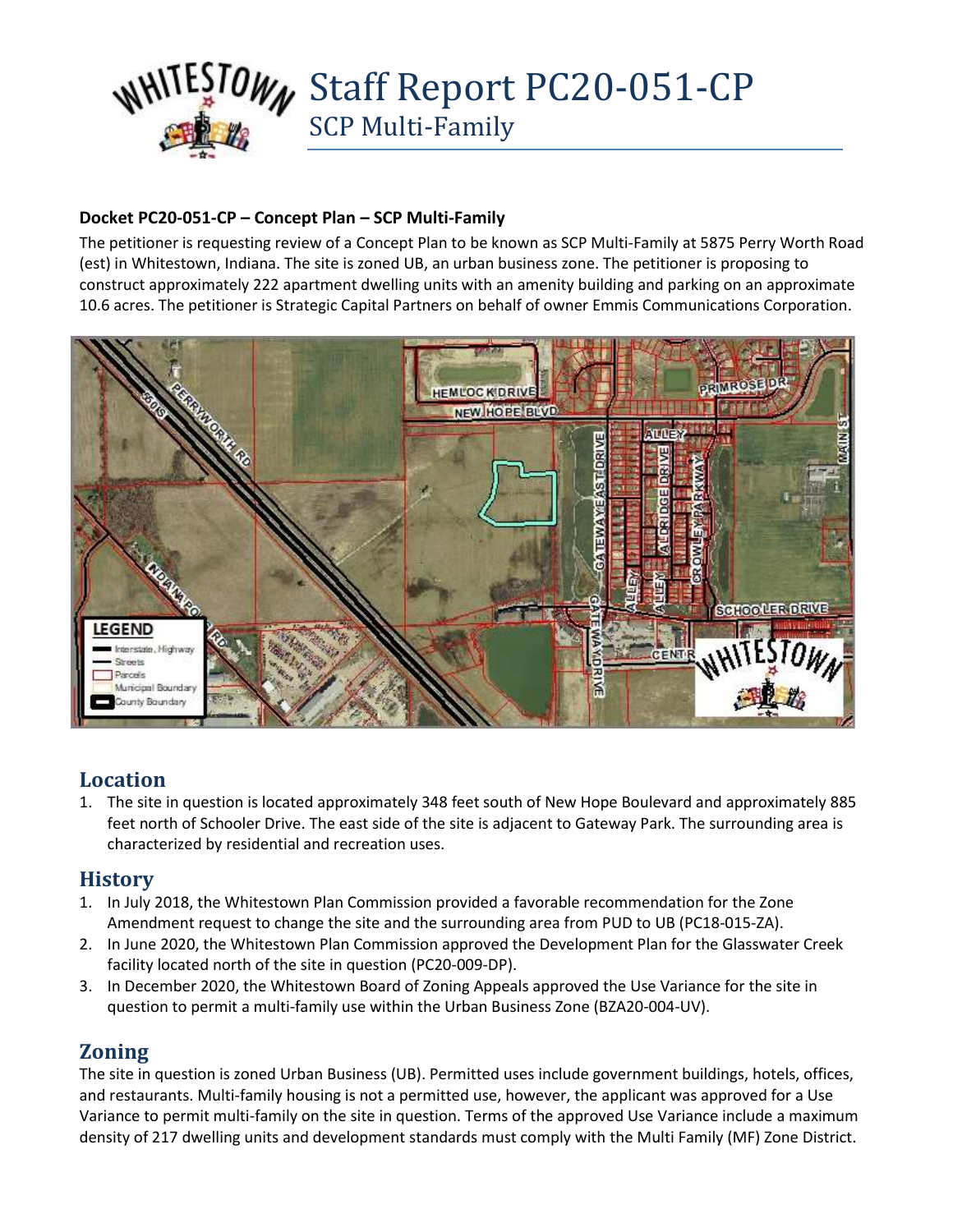

### **Proposed Development**

The proposed project is located on approximately 10.6 acres. The applicant is proposing 3 multi-family buildings with access on Hemlock Drive. As part of the project Hemlock Drive will be extended south to connect to Perry Worth Road for access.

The submitted plans and materials indicate the following:

- 222 dwelling units;
	- o Density of 20.94 dwelling units per net acre.
- An amenity building and retention pond on site;
- 414 parking spaces including 9 ADA dedicated stalls;
- Internal sidewalks and a sidewalk along Hemlock Drive.

# **Compliance**

The proposed project is zoned UB, Urban Business, and is compliance with the Whitestown Unified Development Ordinance. At this time, the proposed project is not in compliance with the approved Use Variance conditions.

### **Staff Recommendation**

Staff is providing a favorable recommendation for the proposed Concept Plan Docket PC20-051-CP.

Although staff is providing a favorable recommendation while the Concept Plan does not meet the requirements of the Use Variance, due to the timing of the Whitestown Plan Commission hearing and Whitestown Board of Zoning Appeals, the applicant is required to meet the requirements of the Use Variance when applying for the Development Plan.